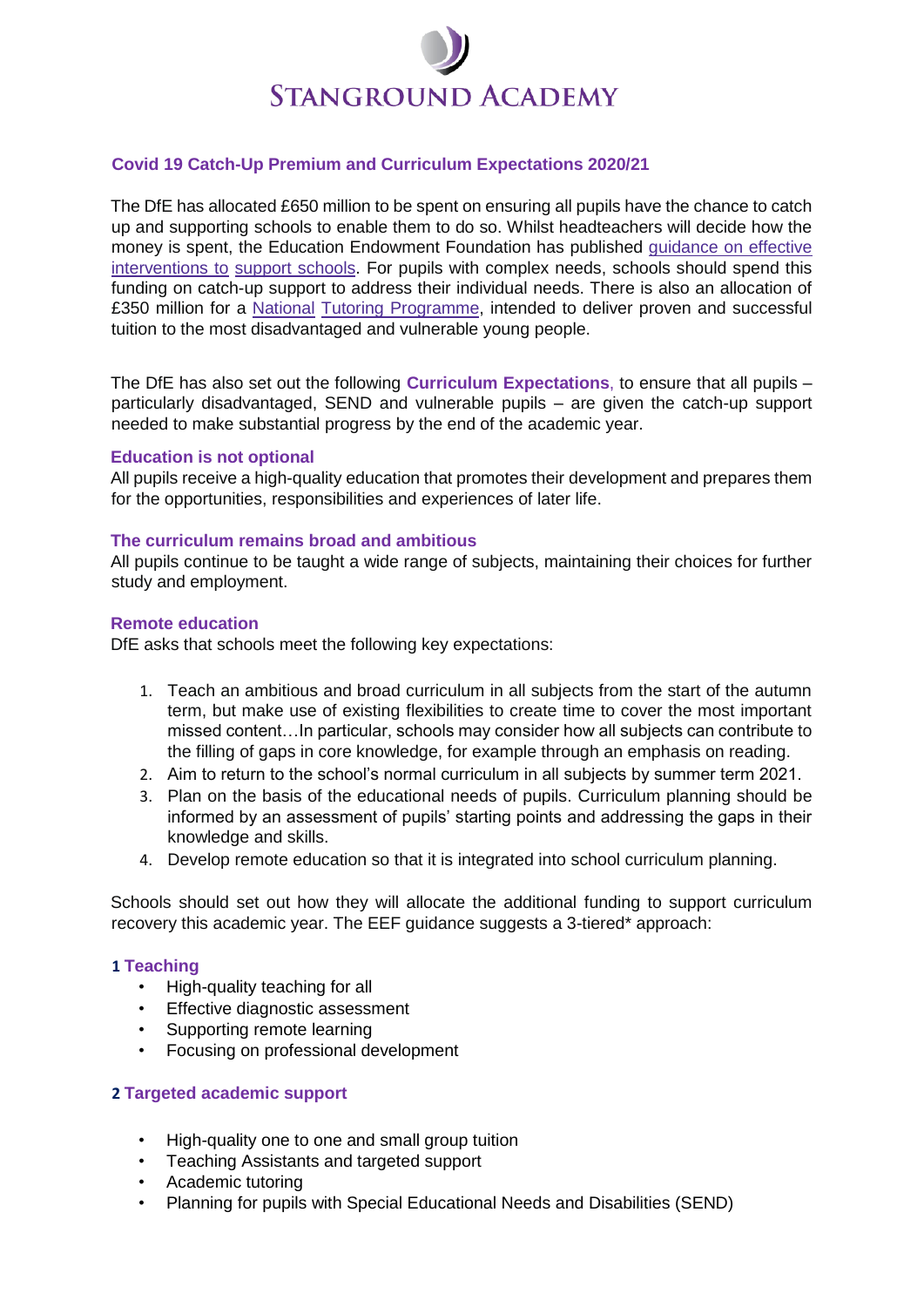

# **3 Wider strategies**

- Supporting pupils' social, emotional and behavioural needs
- Planning carefully for adopting a Social and Emotional Learning curriculum
- Communicating with and supporting parents
- Supporting parents with pupils of different ages
- Successful implementation in challenging times
- **Ofsted** will conduct interim visits to schools between **28 September and December 2020** and will discuss with school leaders how they are ensuring that pupils resume learning the school's curriculum, including contingency planning for the use of remote education and the use of catch-up funding.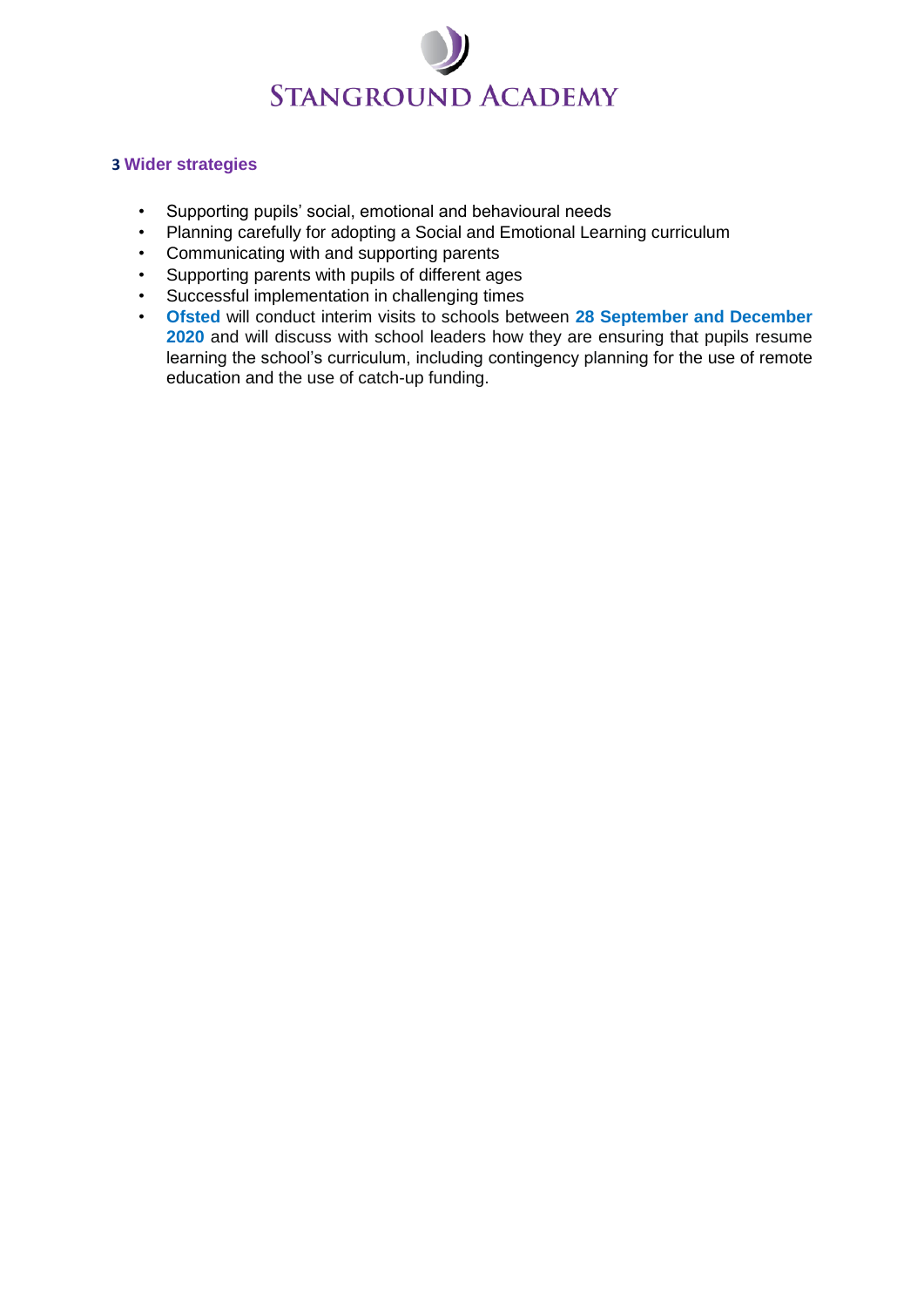

# **Catch-up Premium Plan KS3 & KS4**

| Academy                         | <b>Stanground Academy</b> | <b>Allocated funding (Catch-Up)</b>                       | £100, 720     |
|---------------------------------|---------------------------|-----------------------------------------------------------|---------------|
| Number on roll (total)          | 1328 (Year 7 – 13)        | <b>Allocated funding (National Tutoring</b><br>Programme) | Not known yet |
| % Pupil Premium eligible pupils | 302 (22.7%)               | Number in sixth form                                      | 165           |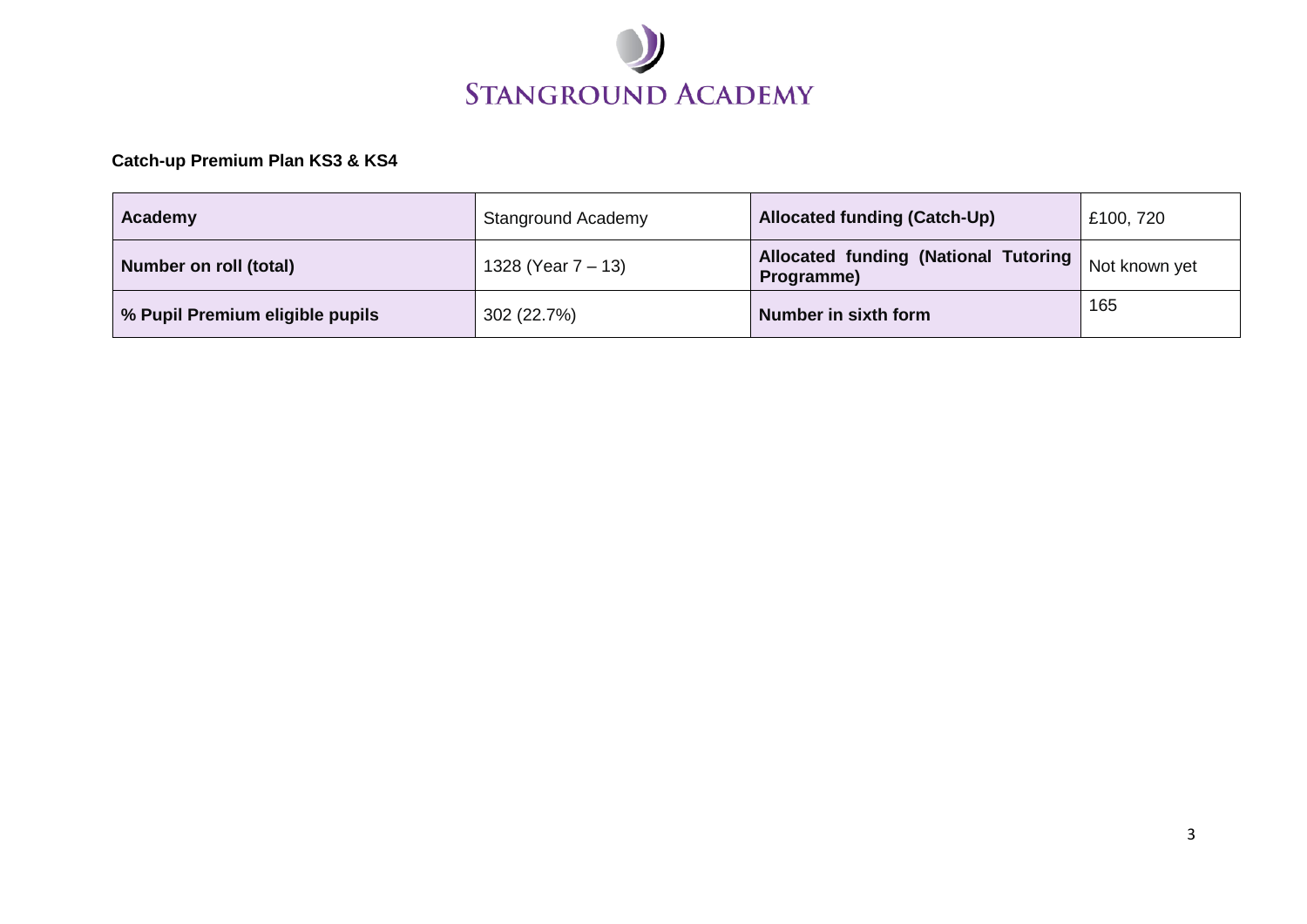

#### **Issues identified from September 2020 as barriers to learning (B) (e.g. curriculum gaps / literacy / attendance / wellbeing)**

**B1:** Literacy/numeracy skills

**B2:** Gaps in curriculum as identified by each Head of Department

**B3:** Readying the school for further home learning needs (E.g. a second lockdown)

**B4:** Ensuring all students can access online learning at home

**B5:** Gaps in knowledge that have appeared between March and July 2020 (as identified through assessment)

**B6:** Ensuring our SEND students are making social, emotional and academic progress following the lockdown period

**B7:** Understanding T&L strategies within the 'new normal' way of teaching

**B8:** Gaps in 'careers and further education' advice and guidance

**B9:** Understanding the ability of our new Year 7 intake without SATS scores

**B10:** Maintaining a high attendance % for all students is a priority

**B11:** Wellbeing: Students adjusting to the new school routines and structures

**B12:** Wellbeing: Concerns around anxiety and safeguarding issues following the lockdown period

**B13:** Ensuring parental engagement levels are maintained during the 'virtual meeting' era

**B14:** The new plans for the school day create a number of logistical difficulties which could hamper high quality teaching and learning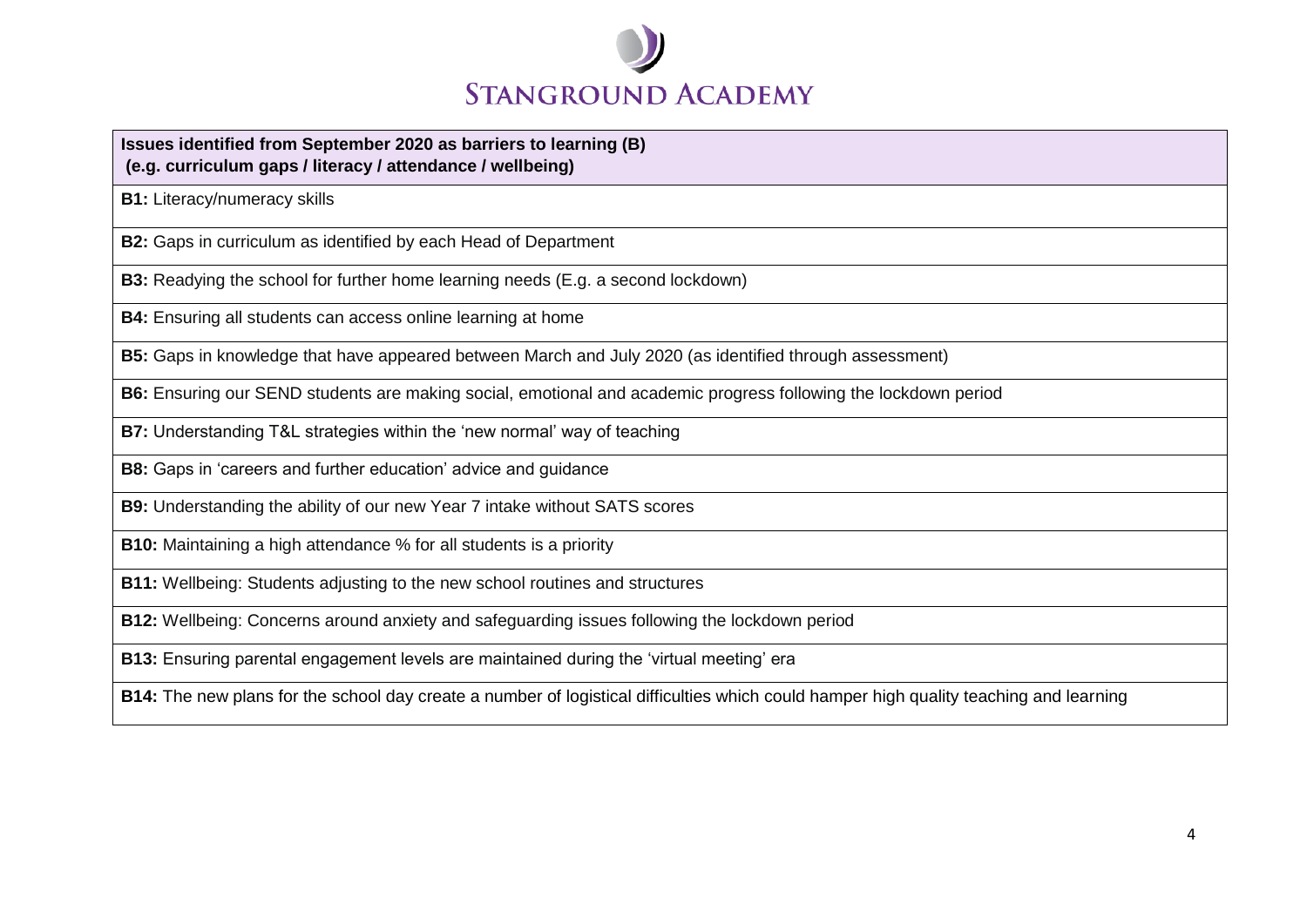

| <b>Teaching and Whole School Strategies</b> |                                                                                                                                    |                                                                                                                                                                                                                                                            |        |
|---------------------------------------------|------------------------------------------------------------------------------------------------------------------------------------|------------------------------------------------------------------------------------------------------------------------------------------------------------------------------------------------------------------------------------------------------------|--------|
| <b>Year Group</b>                           | <b>Actions</b>                                                                                                                     | Intended impact                                                                                                                                                                                                                                            | Cost   |
| $\overline{7}$                              | <b>B1 &amp; 9: CATs &amp; NGRT testing for all Year 7 students</b>                                                                 | Identify the ability of all students so T&L can be<br>differentiated appropriately                                                                                                                                                                         | £1000  |
| 78910                                       | B6,10,11,12: Purchase PASS tests for all students in<br>Years 7-10                                                                 | These tests will enable us to identify barriers to<br>learning/student perceptions of attendance & wellbeing                                                                                                                                               | £3000  |
| 78910                                       | <b>B1:</b> Purchase PiXL Unlock - Broaden vocabulary                                                                               | Students are exposed to a greater number of words and $\pm$ 500<br>vocabulary. The tutor leads on the programme during<br>form time. Students are developing a wider and more<br>appropriate vocabulary range for subsequent use across<br>the curriculum. |        |
| 11                                          | B5: Implement PiXL Gaps & Growth Transition<br>assessments for all                                                                 | Identify gaps in knowledge that have developed during<br>lockdown. Use this information to inform intervention both<br>in and out of the classroom                                                                                                         | £500   |
| 11                                          | B5: No students to miss learning time; 'Protect every<br>lesson like it was their last' to avoid any further gaps in<br>knowledge. | There is no substitute for being in front of the teacher as $ $ £0<br>school closure has so clearly demonstrated.                                                                                                                                          |        |
| 10 11                                       | <b>B5: Employ</b> Academic Tutors - intervention to be<br>bespoke and open to all where there is a need. (6 <sup>th</sup> Form)    | Intervention should plug gaps in subject knowledge and<br>prepare students for their examinations<br>(ROA, mocks and summer exams)                                                                                                                         | £12000 |
| $7 - 11$                                    | <b>B4:</b> Ensure all students in all years have a computer and<br>access to the internet at home                                  | This will allow students to access all online learning 0<br>resources at home whether for homework, periods of<br>self-isolation, or local lockdown events                                                                                                 |        |
| 11                                          | <b>B2:</b> Purchase 90 Laptops to create 3 computer rooms<br>within the academy                                                    | This will mean more students have access to computers<br>during their lessons; particularly supports subjects where<br>computers are necessary (Business, Sport, Drama)                                                                                    | £36000 |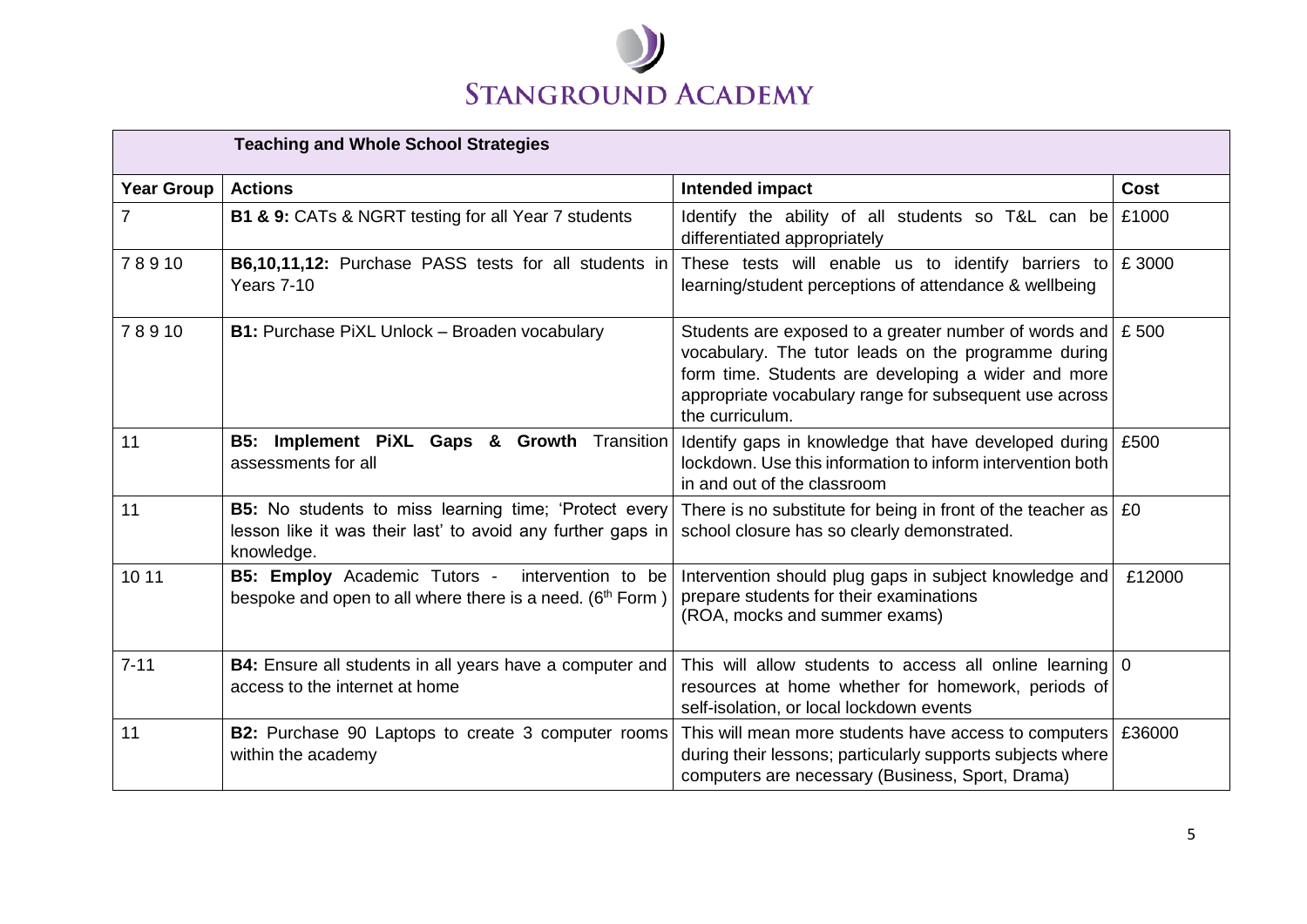

| 10 11   | <b>B5:</b> Purchase revision guides for all students in all subjects<br>to ensure independent work can be completed at home                          | We will track home learning engagement stats in Years $\, \mathsf{E} \,$ 8000<br>10 and 11 to highlight the successful use of revision<br>guides at home. Improved attainment and progress<br>scores between<br>November and March mocks in Year 11                                                                                                                                                                                                                                                      |        |
|---------|------------------------------------------------------------------------------------------------------------------------------------------------------|----------------------------------------------------------------------------------------------------------------------------------------------------------------------------------------------------------------------------------------------------------------------------------------------------------------------------------------------------------------------------------------------------------------------------------------------------------------------------------------------------------|--------|
| 10 11   | B2: Specific CPD for Core subjects from PiXL                                                                                                         |                                                                                                                                                                                                                                                                                                                                                                                                                                                                                                          | £250   |
| 7891011 | <b>B14:</b> Purchase classroom visualisers for all classrooms to<br>support the fact staff can no longer walk the classroom<br>freely                | These will support high quality T&L as they will enable<br>staff to model from the front (staff cannot freely move<br>around the classroom)                                                                                                                                                                                                                                                                                                                                                              | £2000  |
| 7891011 | <b>B14:</b> Purchase stationary for all students in Years 713                                                                                        |                                                                                                                                                                                                                                                                                                                                                                                                                                                                                                          | £ 2000 |
| 11      | <b>B5:</b> English mock papers in English to be sent off to be<br>marked externally due to high number of trainees                                   | This will ensure accurate and consistent marking of year<br>11 papers with which to identify gaps in knowledge and<br>intervene accordingly                                                                                                                                                                                                                                                                                                                                                              | £2500  |
| 10 11   | B5: Ensure that the GCSEPOD platform is rolled out<br>successfully and monitor the usage across year groups                                          | The resources available within GCSEPOD will allow for<br>strong independent learning at home and thus improve<br>pupil progress when it comes to key assessment points<br>(mocks and ROA).<br>Students have access to<br>assignments, bespoke revision materials. Staff and<br>students will be able to identify learning gaps and set<br>bespoke homework and revision that covers these gaps.<br>Analysis of students' work then builds over time and<br>interleaved practice and revision is created. | £1000  |
| 7891011 | <b>B5</b><br><b>B6:</b> Continue the tracking of home<br>learning<br>engagement to keep up the positive momentum that was<br>created during lockdown | Home learning will improve the independence of our $\mid$ £0<br>students as well as support progress when it comes to<br>key assessment points (mocks and ROA)                                                                                                                                                                                                                                                                                                                                           |        |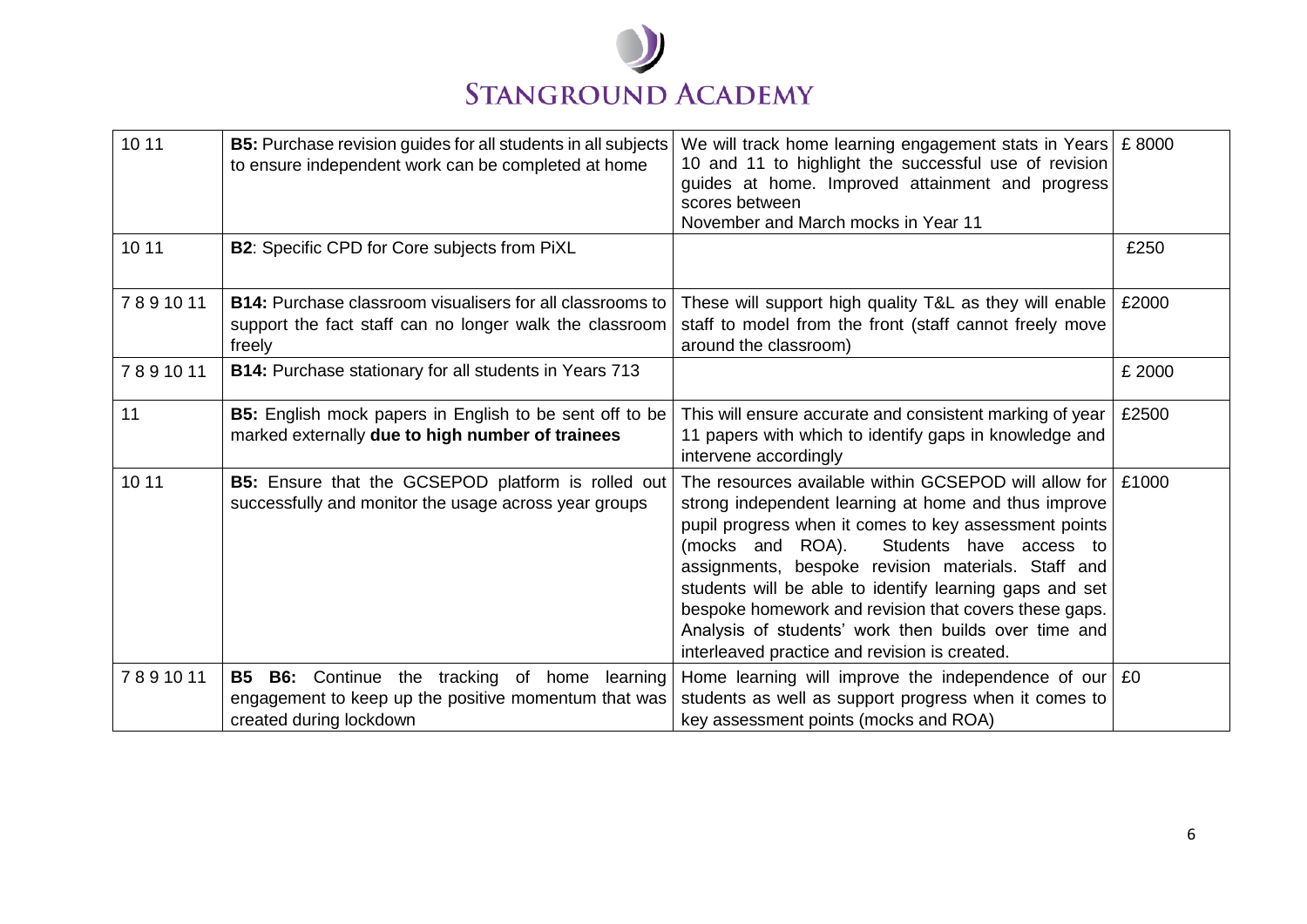

| 7891011                                            | <b>B7:</b> Focus on Rosenshine & TLAC strategies leading to all<br>students knowing more and remembering more of the<br>common curriculum being taught                                                                                   | Evidence-based strategies are supporting students' E0<br>learning potential in knowing more and remembering<br>more. The TLAC strategies in particular are allowing<br>students' to maximise learning and retain key subject<br>knowledge.                                                                                                                                                                      |         |
|----------------------------------------------------|------------------------------------------------------------------------------------------------------------------------------------------------------------------------------------------------------------------------------------------|-----------------------------------------------------------------------------------------------------------------------------------------------------------------------------------------------------------------------------------------------------------------------------------------------------------------------------------------------------------------------------------------------------------------|---------|
| 7891011                                            | B7: Sharing of best practice through trust-wide subject<br>network meetings which include a focus on curriculum,<br>T&L, behaviour and pupil premium                                                                                     | Trust-wide meetings will give teachers access to the very<br>best of what exists across the MAT. This will lead to the<br>most effective classroom practice being shared and<br>student learning optimised. Cover costs                                                                                                                                                                                         | £2000   |
| 7891011                                            | <b>B5:</b> Leaders to track and monitor catch up strategies<br>closely looking at low effort – high impact successes and<br>continually refining practice to ensure learning gaps are<br>closed in the most effective and timely manner. | Quality first teaching remains the single most effective $\mid$ £0<br>strategy for closing learning gaps. A focus on curriculum<br>sequencing and RAG rating each curriculum subject area<br>will help leaders target specific subject domain<br>knowledge students are not yet secure in. A cycle of plan<br>- do - review will also support leaders' understanding of<br>effective catch up in the classroom. |         |
| Total Cost Allocated cost from catch  <br>up Grant |                                                                                                                                                                                                                                          |                                                                                                                                                                                                                                                                                                                                                                                                                 | £70,750 |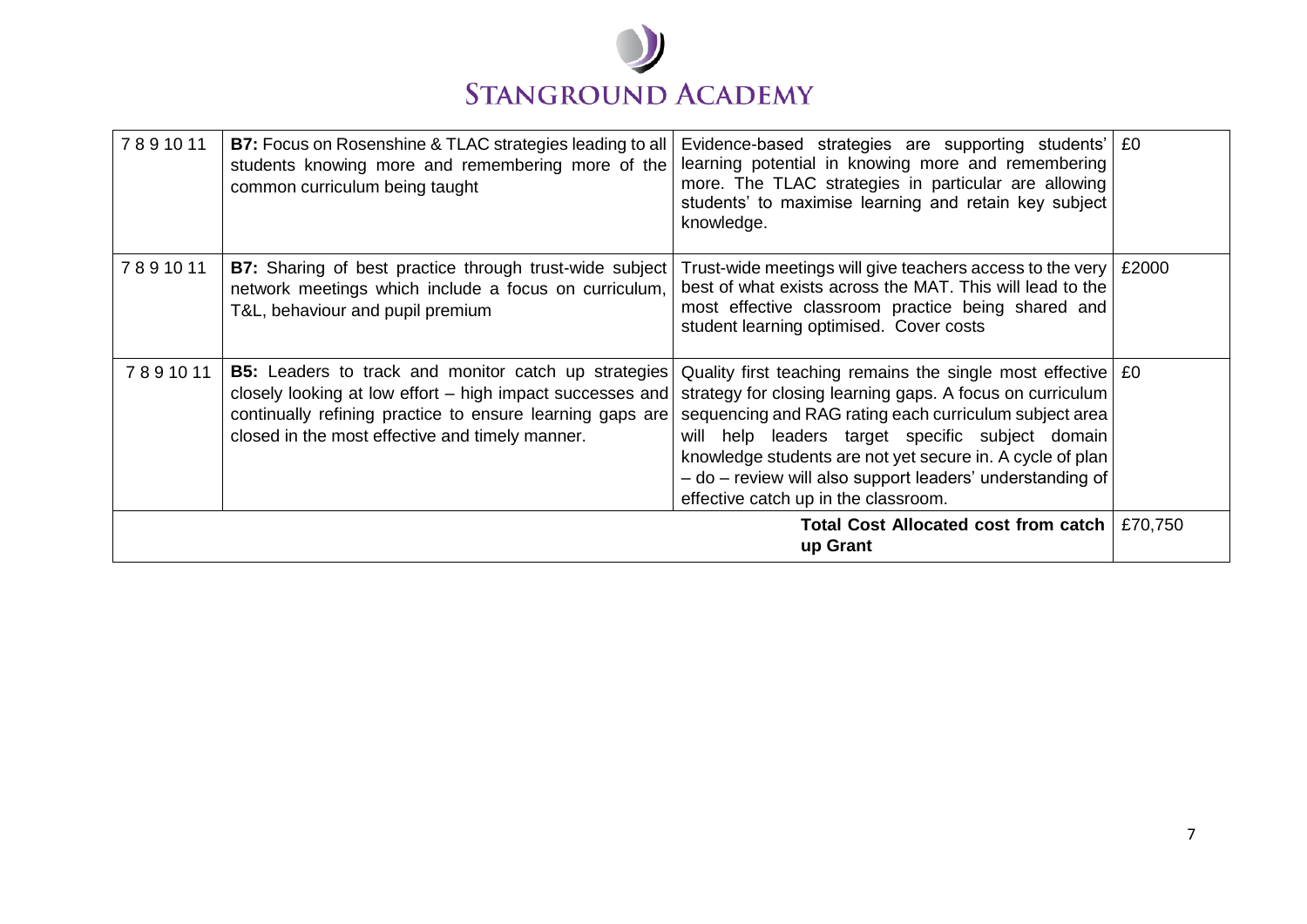

| <b>Targeted Strategies</b>                              |                                                                                                                                                                                              |                                                                                                                                                                                                         |             |
|---------------------------------------------------------|----------------------------------------------------------------------------------------------------------------------------------------------------------------------------------------------|---------------------------------------------------------------------------------------------------------------------------------------------------------------------------------------------------------|-------------|
| <b>Year Group</b>                                       | <b>Actions</b>                                                                                                                                                                               | Intended impact                                                                                                                                                                                         | <b>Cost</b> |
| 7891011                                                 | <b>B1:</b> Purchase Accelerated Reader to support all students<br>with their literacy levels                                                                                                 | Improve the literacy levels and vocabulary of our<br>students. This will be shown by an increase in NGRT<br>scores between October 20 and January 21                                                    | £2000       |
| 7                                                       | B6: Purchase of Lexia to address catch up needed in<br>literacy                                                                                                                              | Improve the literacy levels and vocabulary of our<br>students. This will be shown by an increase in NGRT<br>scores between October 20 and January 21                                                    | £2000       |
| 7891011                                                 | <b>B5 B6:</b> Access the National Tutoring Program to ensure<br>additional targeted support is put in place for all students                                                                 | The students who benefit from the NTP will have their<br>progress tracked at key assessment points such as mock<br>exams and ROA                                                                        |             |
| 11                                                      | <b>B5:</b> Deliver a full program of revision techniques during<br>PSHE sessions. This will include a virtual talk from an<br>external speakers who will also work with some students<br>1:1 | Teaching revision techniques is a helpful way of<br>preparing students for their mock and summer exams.                                                                                                 | £500        |
| 789                                                     | <b>B5 B6:</b> Direct Instruction (English & maths)                                                                                                                                           | Training has been delivered in house and students £1000<br>identified for the programme. Programme well<br>understood by the trained staff and suitable resources in<br>place to optimise impact of DI. |             |
| 7891011                                                 | <b>B5:</b> Pinpoint maths subscription                                                                                                                                                       | Close and systematic tracking of maths student. Focus<br>on QLA to identify gaps                                                                                                                        | £600        |
| <b>Total Cost Allocated cost from catch</b><br>up Grant |                                                                                                                                                                                              | £6,100                                                                                                                                                                                                  |             |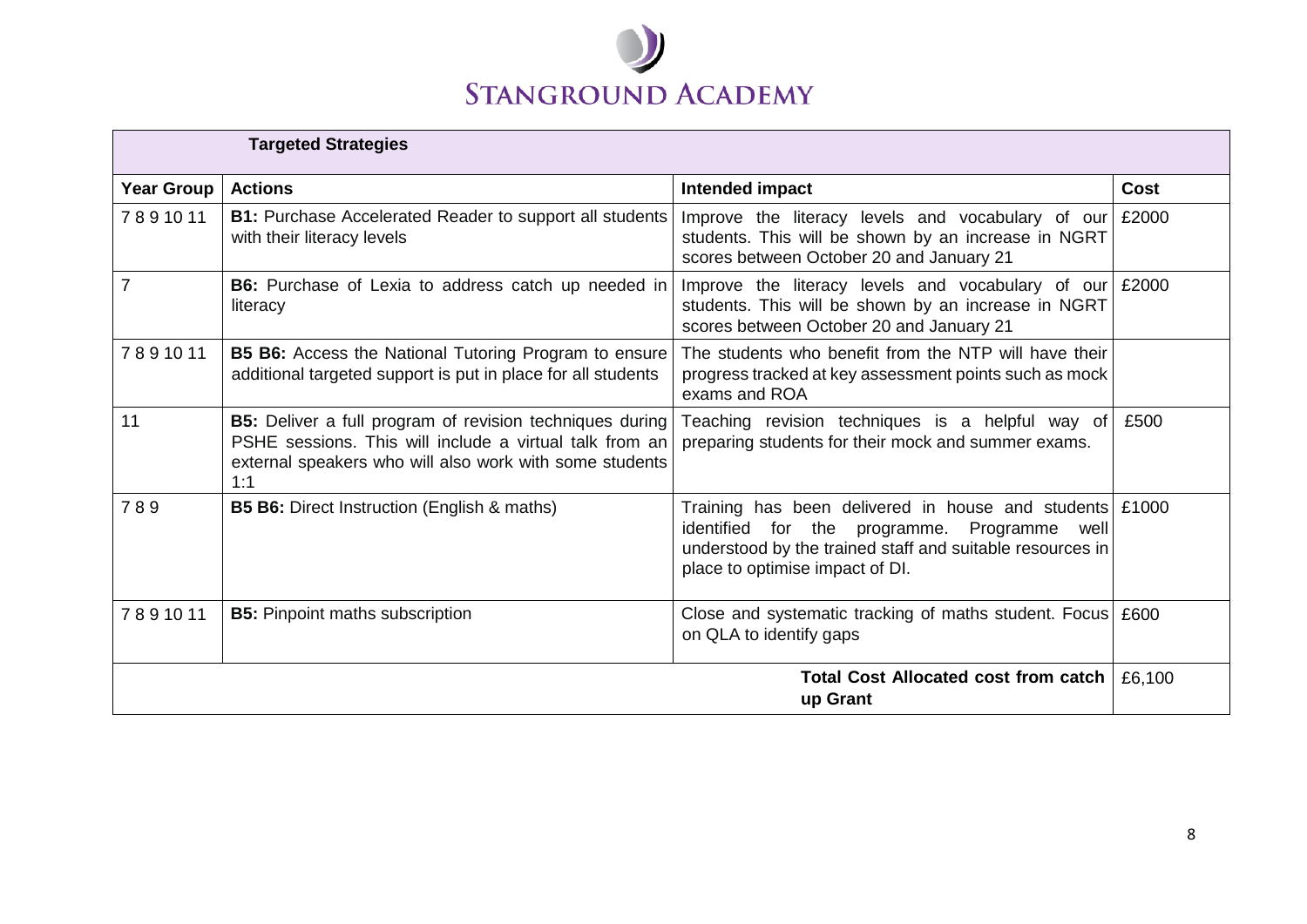

| <b>Wider Strategies</b> |                                                                                                                                                                        |                                                                                                                                                                                                                                                                                                                                                         |             |
|-------------------------|------------------------------------------------------------------------------------------------------------------------------------------------------------------------|---------------------------------------------------------------------------------------------------------------------------------------------------------------------------------------------------------------------------------------------------------------------------------------------------------------------------------------------------------|-------------|
| <b>Year Group</b>       | <b>Actions</b>                                                                                                                                                         | Intended impact                                                                                                                                                                                                                                                                                                                                         | <b>Cost</b> |
|                         | B10: Incentivise improvements in attendance for students<br>and parents. This can include shopping vouchers for meals<br>and financial support for uniform.            | This will encourage students to attend and parent £2000<br>cooperation with attendance and could lead to an<br>improvement in attendance figures. Also if parents know<br>they can get subsidized for uniform this will encourage<br>attendance/positive start to school for our parents                                                                |             |
|                         | <b>B11: Counselling Service</b>                                                                                                                                        | Having additional counsellors or the provision will allow $\pm 1000$<br>for more children to have access to specialist advice and<br>guidance over their worries centred around post lock<br>down routines and anxieties. This will have an overall<br>impact on well-being which will lead to a more positive<br>outlook in lessons and around school. |             |
| 7891011                 | B3: Ensure that the Remote learning plan is updated and<br>made available to all parents in the event of a student<br>absence for self-isolation and/or local lockdown | The process of accessing online learning resources is $ E0\rangle$<br>easy to do and is bespoke for each subject in all years.<br>The use of Oak Academy, and the curriculum is key here                                                                                                                                                                |             |
| 11                      | B8: Ensure all Year 11s benefit from a 1:1 careers<br>interview outside of lesson time (Before and after school;<br>CORE PE; lunchtime; break time) (PP Priority)      | This is essential advice and guidance that the school £1000<br>must offer to all students so they are thinking about what<br>they will be doing next academic year and beyond                                                                                                                                                                           |             |
| 11                      | Pet-Xi interventions for Maths & English                                                                                                                               | Improve results in Basics                                                                                                                                                                                                                                                                                                                               | £10000      |
| 7891011                 | Calculators for students                                                                                                                                               | To improve progress in Maths                                                                                                                                                                                                                                                                                                                            | £1000       |
| 7891011                 | B13: A new system in place for parents evenings in<br>2020/21 to ensure regular dialect between home and<br>school regarding academic performance                      | To maintain communication between the school and the E500<br>parents regarding academic performance                                                                                                                                                                                                                                                     |             |